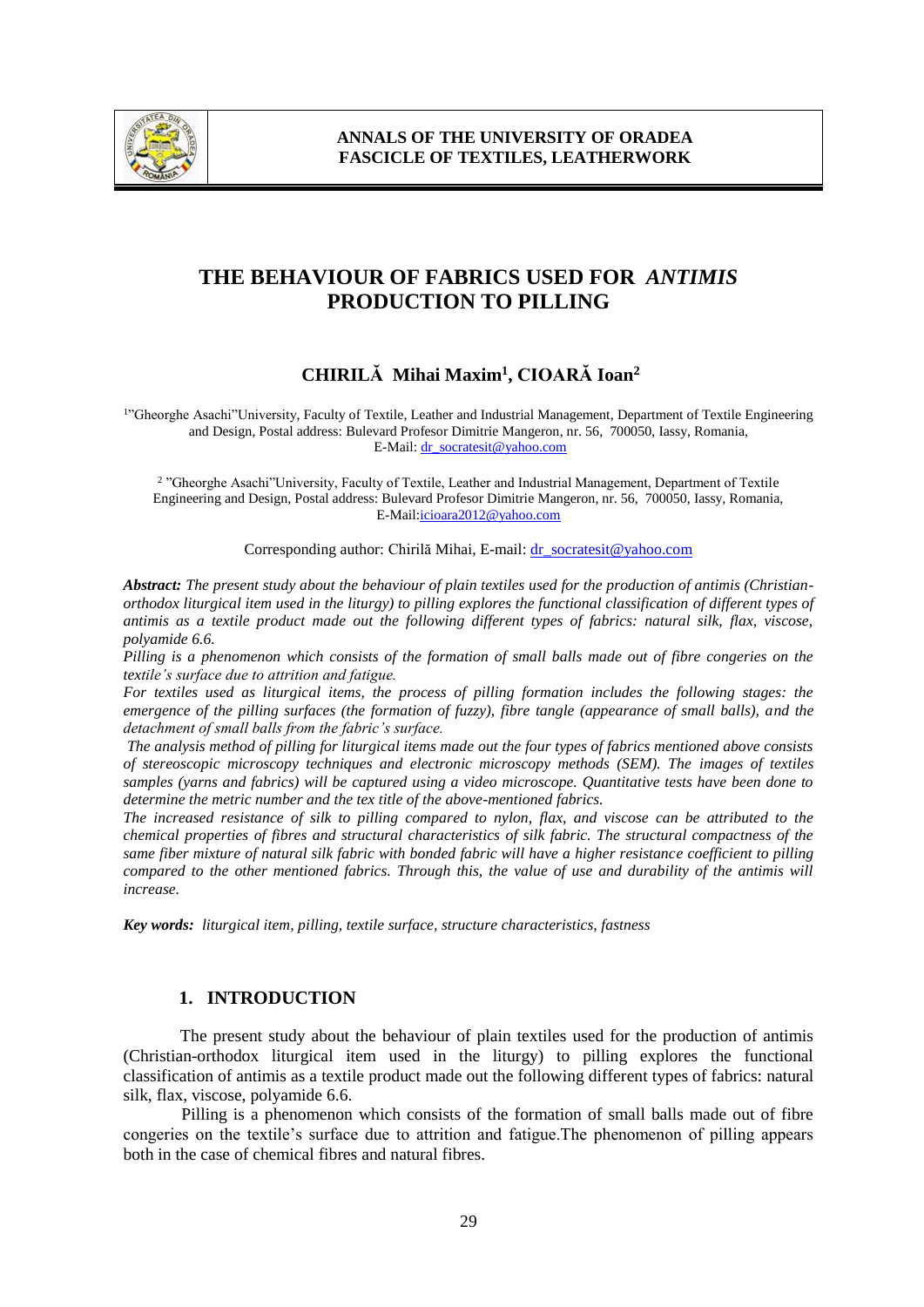

As in the study of engineering textile surfaces have a leading role both macro and microtextiles units (microfibers, yarns, fibers, fibrils), in the present work will analyze the behavior of each part of textile fabric in relation to the phenomenon of pilling.

### **2. GENERAL INFORMATION**

For textiles used as liturgical items, the process of pilling formation includes the following stages: the emergence of the pilling surfaces (the formation of fuzzy), fibre tangle (appearance of small balls), and the detachment of small balls from the fabric's surface.

Observations made by L. Szego [1], P. Braun, W. Albrecht [3] concerning the cause of formation of small balls show that the ends of the fibers, which are fixed in the product in a superficially way, formed first on the surface of plain textiles a loop, which is exacerbating the friction by surface rubbing, favoring the agglomeration of yarns.

In practice, high adhesion to fiber slows the migration of fibres from the inside. A similar effect is obtained in the case of a high bending stiffness. Fiber tenacity determines the length and density of the pilling layer; if fiber breaks easily, it forms a dense and shorter coat. Therefore, we first modify the design of macro-molecular textile surface appearance fluffy layer (fuzzy). It finds changing the layout macro-molecular textile surface appearance fluffy layer (fuzzy). As an intermediate stage for quality depreciation of plain textiles, it could be reported the occurrence of pilling small balls, which feature the ravel the fibers stemming from the yarns of weft or warp of fabric. A final stage of pilling formation is the detachment of small balls from the fabric's surface.

The basis of the occurrence of pilling is the formation of loops that start immediately after the piling layer has reached a specific density and length (length criticism). [4]

The phenomenon is more pronounced in articles of man-made fibres or mixtures of synthetic and natural fibres, textile structures open and flexible being altered after the fibres emergence and by the persistence of built-up areas which is generated. Occurrence of pilling is determined by the mechanical properties of the fibres components through the tensile strength, rigidity to inflection, through repeated bending, by the geometrical features of fibers, by the yarn structure (the degree of twisting, the original hairiness), by the structure of the textile fabric.

A key feature of the aspect is the ability of the pilling formation, which is in close connection with the uniformity of the surface (flatness, color), degree of gloss (glossy, matte, semi matte), crease resistance. [5]

The tendency of pilling – the resistance to pilling assessment of subjective evaluation methods and measuring objective, involving: initiation of the test-pieces, using standardized test machines, methods of evaluation and relevant indices of expression; modeling phenomena with detailing each phase of generation and its use in optimization of textile structure.

After several experiments, on specific test s pilling imulators, emerges a predominant idea experimentally confirmed, influencing the pilling, namely, structural compactness. [6]

Therefore, the pilling it is a typical emergence of flat textiles, which consists in shaping of agglomerated areas of fibres, being adherent, as a result of the action of the forces of friction which are affecting their appearance.

Because the effect of pilling affects the quality of look and functionality of the textile products referred to above, namely, of *antimis*, its quantification by simulating operating conditions, is mandatory, and it standardizes. [7]

Therefore, for the higher coefficient of torsion and for the minimum length of push-ups, the resistance to pilling, for the yarns from the fabric structure, has maximum values for the fibrous materials with the same composition. [8]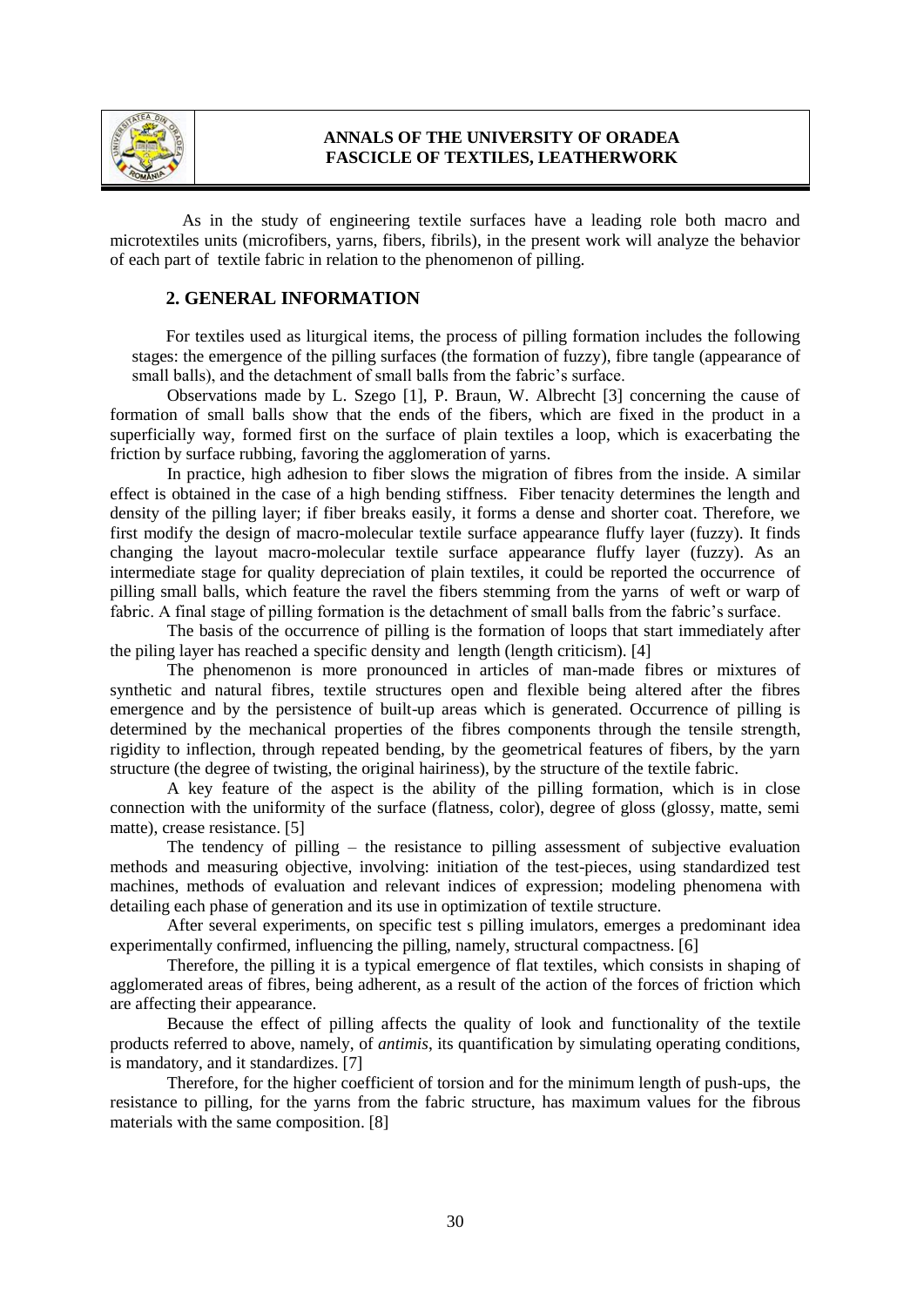

### **2. EXPERIMENTATIONS**

#### **3.1.Presentation of antimis**

It is a liturgical use textile object, present at the Holy altar, placed on the Holy table, under the Gospel. Antimis' dimensions are: length =  $60 \text{ cm}$ , width =  $45-50 \text{ cm}$ ; the shape is generally rectangular or square. It has function, which must withstand more bending and compression, during his use , whereas every time, it's unfolded and folded during divine service, and on the stretched surface bread crumbs with a sponge and are also placed the holy gifts (disc and chalice) [9]. It is necessary that the crumbs to not slip during mass, does not pass through the fabric.

On the self, the antimis sits folded on the Holy Table, forming the 9 borders which correspond to 3 layers overlapping (sheaths). Here, we encounter the permanent bending of the folds (streaks) that constitute the nine frames.



*Fig. 1: Antimis printed on woven natural silk, private collection, 1848*

Repeated bending, flexing, and above all, generates fatigue, faster than repeated laying, because it determines the reduction of the reduction of the connections between the fibers. This may explain why synthetic fiber products presents a high resistance to repeated requests of traction, but significantly less from repeated bending requests. [10]

To individualize the reaction of a certain type of fiber and a particular type of fabric from which different, apply the methods of testing standard for yarn samples (wires) or pieces from fabrics.

Test methods with one-way stretch-looping - Schieffer, leads to the following observations: molecular structure of fibers and fiber surface condition influence the friction between fibres and thus resistance to repeated past participles during evaluation of textile products.

Test method with two-way stretch and looping-Schopper [11], is used to characterize the wires (samples) and fabric strips for standardized dimensions.

The return of the antimis from the folding reaction analysis leads to the reaction to request alternative bending of antimis. The entire set of fibre (yarn, fabric), during the request for alternate bending-permanent, structural factors are involved for further disruption as frictional forces between yarn and fibers.

#### **3.2. Textile raw material of antimis**

According to liturgal writers, as well as major Nicholas Cabasilas and Symeon of Thessaloniki, Theodor Studite, Nicephorus the confessor [12], which have become normative for Church decoration rules and functions in the cultic act, the antimis must be matter of provenance protein (silk) or belong to the plant kingdom (flax, cotton, sisal, bamboo, stinging nettle). This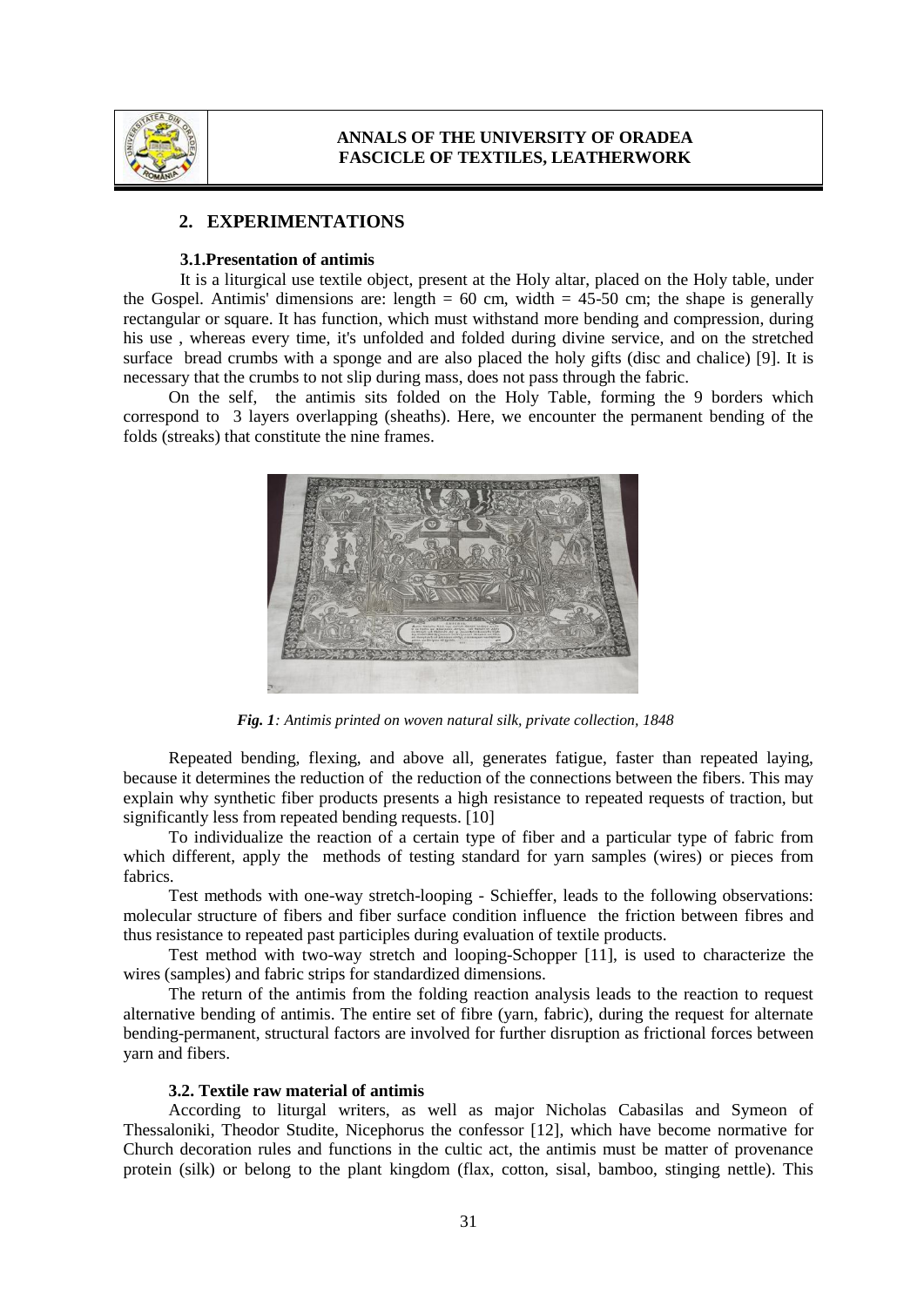

tradition with respect to the raw materials from which is made the antimis is quite old, starting with III-IV centuries a.Hr. until nowadays.

#### **3.3. Methods**

Methods of analysis of the pilling phenomenon for: silk fabrics, nylon 6.6 fabrics (polyamide 100%), natural flax fabrics, viscose fabrics - optical microscopy techniques of reflection and electron microscopy methods-methods of scanning electron microscopy (SEM). It has sought to highlight some tranforation or damage generated by processes of use or as a result of wear or mechanical stresses (abrasion caused by rubbing the sponge of textile surface). Standard samples shall be taken from the raw materials intended for confecion of antimis.







*Fig. 4: Fragment of woven nylon 6 (polyamide)-SEM video capture: (a) prior to the formation of pillingului (100 X); (b) formation of downy-layer fuzzy (1000 X);(c). pill ball (1000 X); (d) the occurrence of small balls and separation.*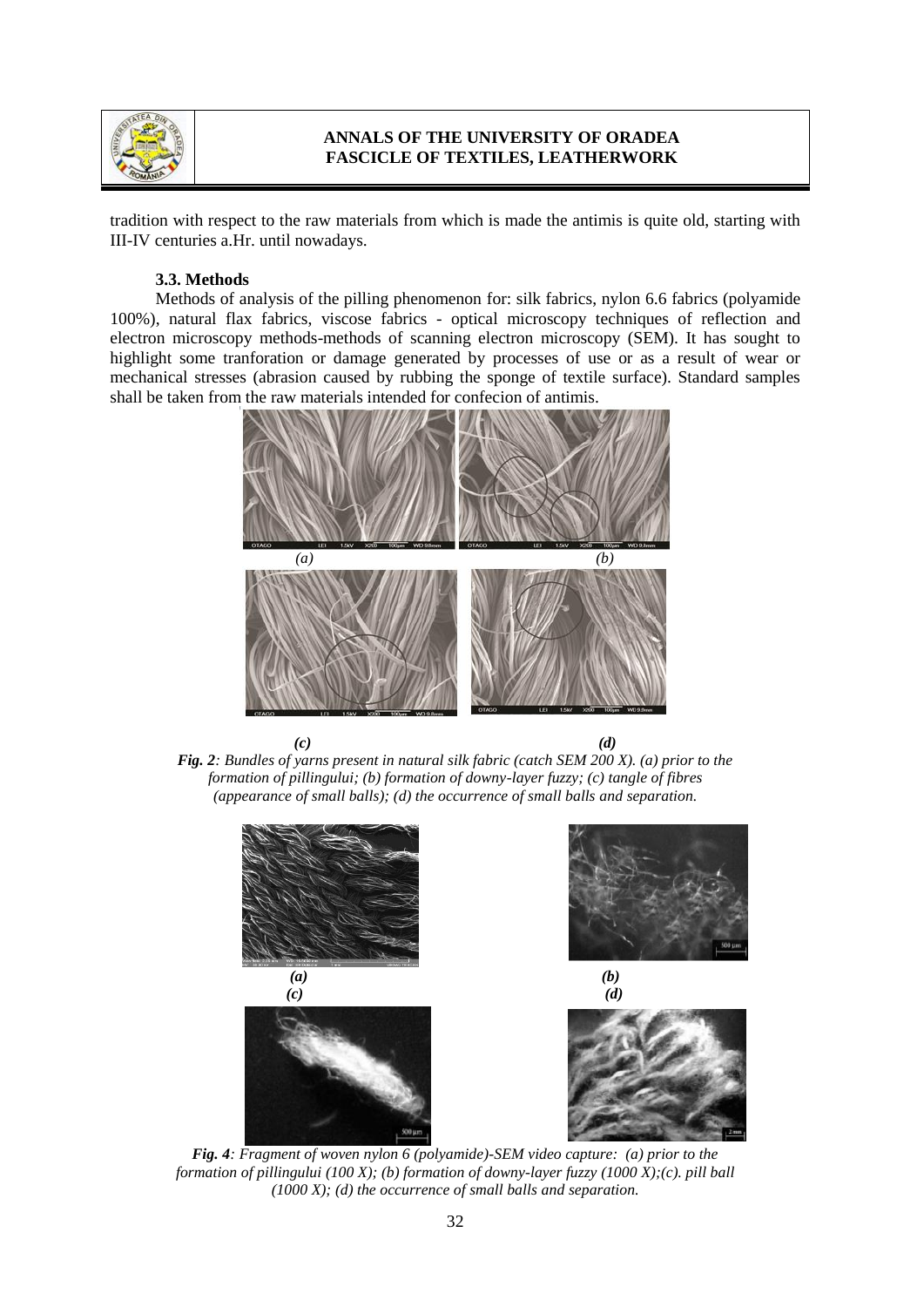



*Fig. 3: Fragments of woven flax - capture video microscope (electron steroscopic microscopy ).(a) prior to the formation of pillingului; (b) formation of downy-layer fuzzy; (c) tangle of fibres (appearance of small balls); (d) the occurrence of small balls and separation.*

It have been highlighted some deterioration stemming from attrition on the textile surface of antimis due to the mechanical stresses and abrasion leading to the formation of pilling.

### **3.4. Cantitative experiments for determining the metric number and title of tex metric of fabrics of which were made from four different types of antimis textile raw material.**

Have got ten pieces from bits of yarn with length  $= 10$  cm from natural silk type, flax, polyester and polyamide. We mention that the fabric is simple-type bond cloth, with an average rate of compactness and both wires from the warp and the weft are of the same size.Were weighed on an electronic balance Partner Was 220/C/2 laboratory TPMI Iași and found the following average value: *Table 1: Metric number*

| <b>Tuble 1.</b> McMe Mandel    |                 |                 |                 |                 |  |  |
|--------------------------------|-----------------|-----------------|-----------------|-----------------|--|--|
| Pieces of yarns                | Natural silk    | Flax            | Polyamide       | Viscoze         |  |  |
| dimension                      | $10 \text{ cm}$ | $10 \text{ cm}$ | $10 \text{ cm}$ | $10 \text{ cm}$ |  |  |
| <b>Mass</b>                    | $2,4$ mg        | $3,4$ mg        | $2,8$ mg        | $2 \text{ mg}$  |  |  |
| Nm(m/g)                        | 41              | 29              | 35              | 50              |  |  |
| Table 2. Thinness index number |                 |                 |                 |                 |  |  |
| Index                          | Natural silk    | Flax            | Polyamide       | Viscoze         |  |  |
| <b>Ttex</b>                    | 24, 39          | 34,48           | 28,57           | 20              |  |  |

| No             | Type of yarn      | The value of the coefficient A |  |  |
|----------------|-------------------|--------------------------------|--|--|
|                | Natural silk yarn | 0.0410                         |  |  |
| 2              | Flax yarn         | 0.0350                         |  |  |
| 3              | Polyamide yarn    | 0.0474                         |  |  |
| $\overline{4}$ | Viscoze yarn      | 0.0340                         |  |  |

 $\overline{T}$ 

Knowledge of the degree of thinness yarns (including yarn diameter) and number of wires from weft and warp lead us to appreciation of the quality of the fabric that can cover the value of utilizing of antimis. During the evaluation, the antimis, from rest position (folded), is unfolded and subjected to tensile force and tension.

### **4. CONCLUSIONS**

Personal contribution within original research lies in reevaluating natural silk fabrics for the production of antimis conforms to the XVII, XVIII, XIX centuries.